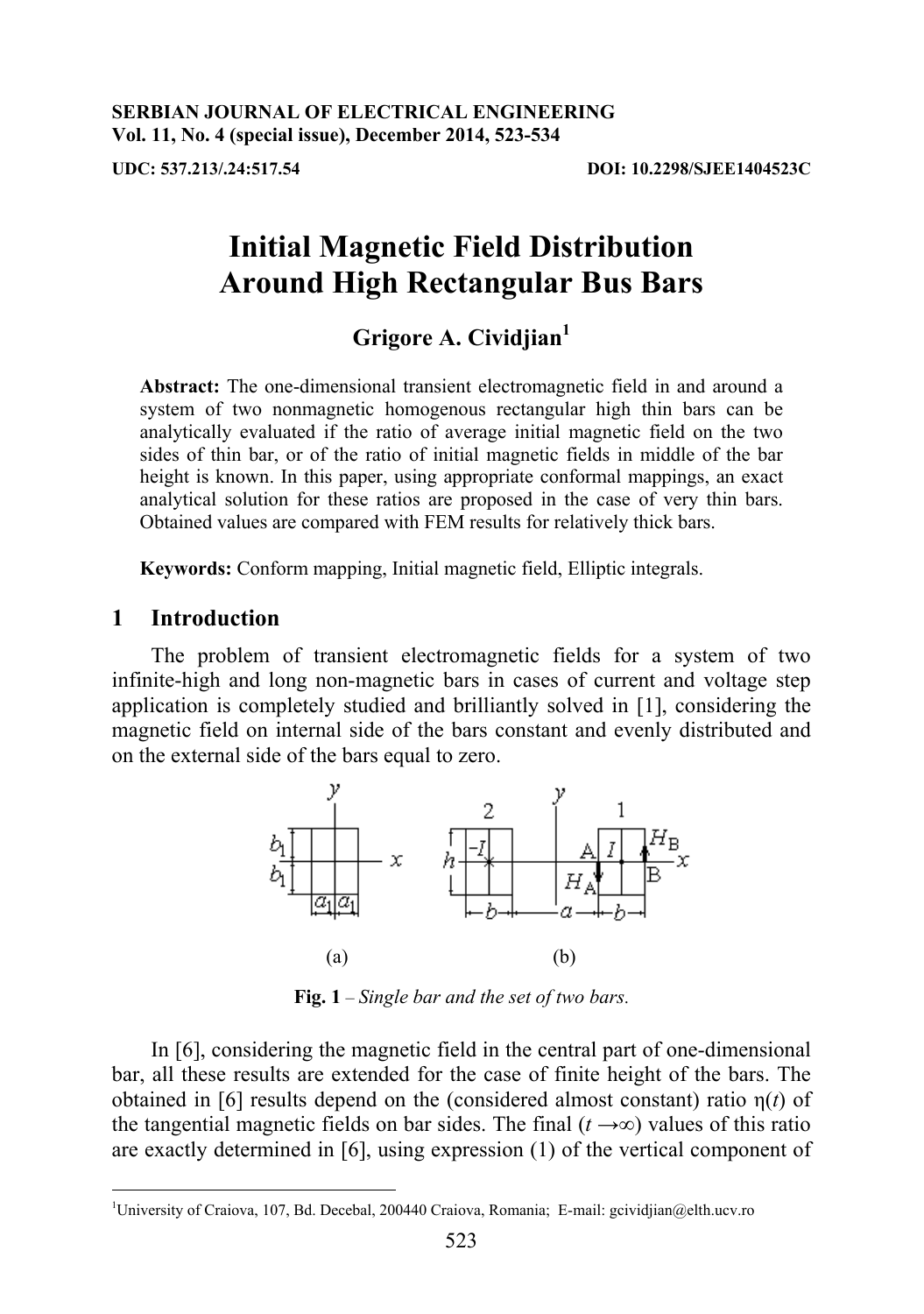*G.A. Cividjian* 

the magnetic field produced by a uniformly distributed direct current in single bar. The vertical component of the steady state magnetic field of single bar with the cross-section 2  $a_1 \times 2 b_1$  carrying a direct current *I* with constant density *j* is given in [2]:

$$
H_{y}(x,y) = \frac{j}{2\pi} \begin{bmatrix} (x+a_{1}) \left( \arctan \frac{y+b_{1}}{x+a_{1}} - \arctan \frac{y-b_{1}}{x+a_{1}} \right) \\ -(x-a_{1}) \left( \arctan \frac{y+b_{1}}{x-a_{1}} - \arctan \frac{y-b_{1}}{x-a_{1}} \right) \\ + \frac{y+b_{1}}{2} \ln \frac{(x+a_{1})^{2} + (y+b_{1})^{2}}{(x-a_{1})^{2} + (y+b_{1})^{2}} - \frac{y-b_{1}}{2} \ln \frac{(x+a_{1})^{2} + (y-b_{1})^{2}}{(x-a_{1})^{2} + (y-b_{1})^{2}} \end{bmatrix},
$$
(1)  

$$
j = \frac{I}{4a_{1}b_{1}}.
$$

Using the supplementary function:

$$
\phi(x, y) = (x + y)\arctan\frac{1}{2(x + y)} - x\arctan\frac{1}{2x} + \frac{1}{4}\ln\left[\frac{1 + 4(x + y)^2}{1 + 4x^2}\right],
$$
  

$$
\frac{\partial \phi(x, y)}{\partial y} = \arctan\frac{1}{2(x + y)},
$$
 (2)

the final values of ratio  $\eta_{\infty} = \frac{H_{\rm B}}{H_{\rm B}}$  $\left\Vert \boldsymbol{\Lambda}\right\Vert _{t}$ *H*  $\mathbb{E}\left[\left. H_{\mathrm{A}}\right|\right|_{t=\infty}$  $\eta_{\infty} = \left| \frac{H_{\text{B}}}{H_{\text{B}}} \right|$  can be exact calculated with the following

equation (Fig. 1b):

$$
\eta_{\infty}(a,b,h) = \frac{\phi\left(0,\frac{b}{h}\right) - \phi\left(\frac{a+b}{h},\frac{b}{h}\right)}{\phi\left(0,\frac{b}{h}\right) + \phi\left(\frac{a}{h},\frac{b}{h}\right)}.
$$
(3)

For thin bars, using the l'Hôpital's rule, the following equation is obtained for the final ratio of magnetic fields in the middle of the two sides of very thin bars:

$$
\eta_{\infty}\Big|_{b=0} = \frac{\frac{\pi}{2} - \arctan\frac{h}{2a}}{\frac{\pi}{2} + \arctan\frac{h}{2a}}.
$$
 (4)

In [6] the same formula was obtained as the limit case for  $b \rightarrow 0$  in the equation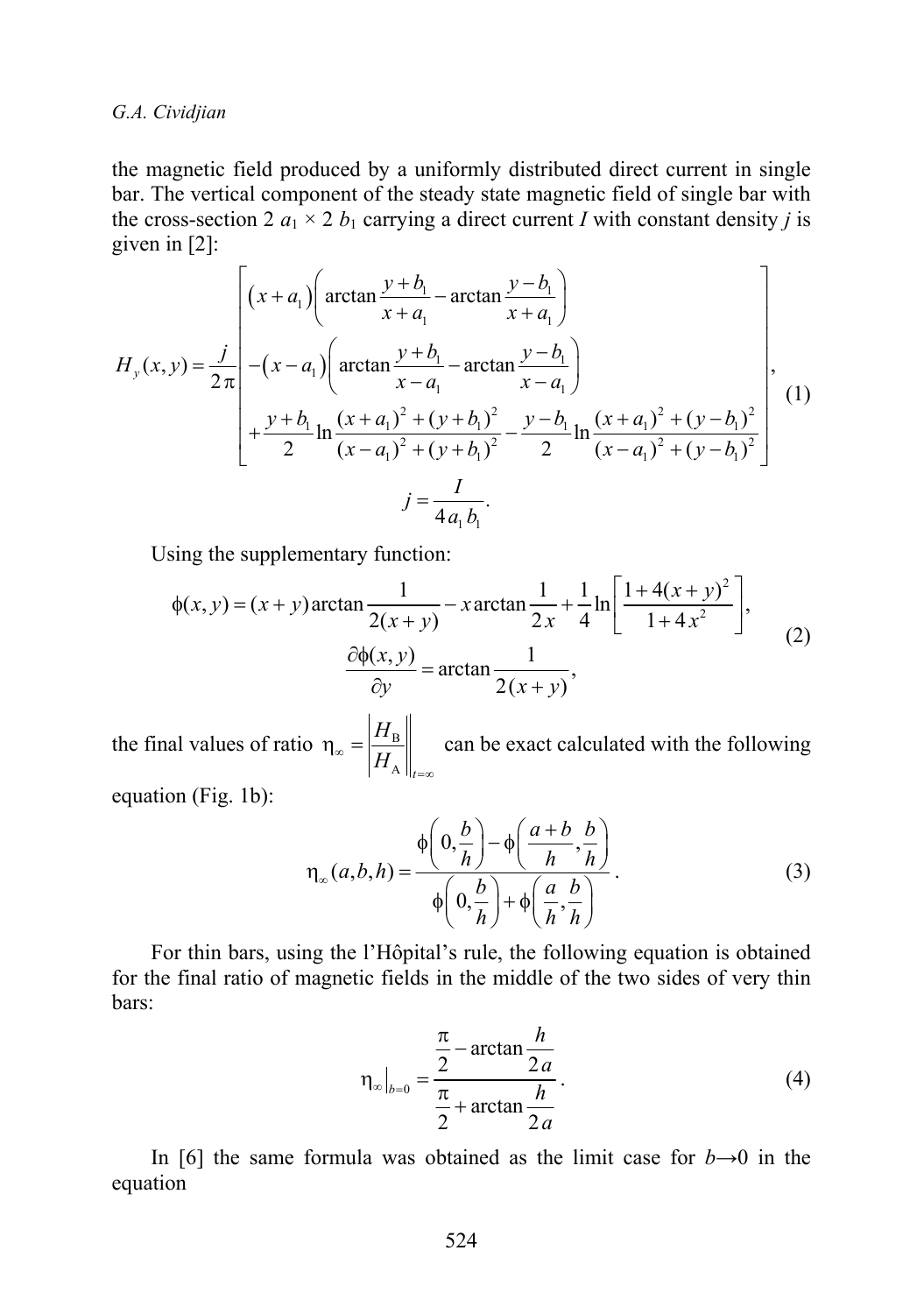$$
\eta_{0m} = \left| \frac{H_B}{H_A} \right|_{t=0} \approx \frac{\arctan \frac{h}{b} - \arctan \frac{h}{2a+b}}{\arctan \frac{h}{b} + \arctan \frac{h}{2a+3b}}
$$
(5)

obtained from the condition of zero magnetic field in the centre of the bar and considering the initial current as two evenly distributed sheets of current on the surface of each bar and proposed for roughly evaluation of initial ratio of magnetic fields in middle of the bar.

A slightly more exact formula can be obtained, considering the condition of zero magnetic field not in the centre of the bar, but closer to the external side, where the magnetic field remains zero up to the end of field penetration process:

$$
\eta_2(\eta) = \frac{\arctan\left(\frac{1+\eta h}{2b}\right) - \arctan\left[h/\left(2a + \frac{2b}{1+\eta}\right)\right]}{\arctan\left(\frac{1+\eta h}{2\eta b}\right) + \arctan\left[h/\left(2(a+b) + \frac{2b}{1+\eta}\right)\right]},\tag{6}
$$

$$
\eta = \eta_\infty.
$$

In the case of current step injection, considering a better approximation than in [6] for the magnetic field in the point A, we can write for transient fields in the middle part of high bar with electrical conductivity  $\sigma$  and magnetic  $permeability$   $\mu$  the following equations, as functions of space and time relative units:

$$
H_{A} \approx \frac{I}{(1+\eta)(h+b)}, \quad H_{B} = \eta H_{A},
$$
\n
$$
E_{0} = \frac{I}{\sigma bh} \approx \frac{1+\eta}{\sigma} \left(\frac{1}{b} + \frac{1}{h}\right) H_{A}, \quad b << h,
$$
\n
$$
\xi = \frac{x}{b}, \quad \tau = \mu \sigma b^{2}, \quad \theta = \frac{t}{\tau},
$$
\n
$$
H_{y}(\xi, \theta) = H_{A} \left[ \frac{2}{\pi} \sum_{k=1}^{\infty} (-1)^{k} \frac{\eta \sin(k\pi \xi) - \sin(k\pi (1-\xi))}{k} e^{-(k\pi)^{2} \theta} \right],
$$
\n
$$
E_{z}(\xi, \theta) = \frac{E_{0}}{1+\eta} \left[ \frac{1+\eta + \eta}{2 \sum_{k=1}^{\infty} (-1)^{k} \left[ \eta \cos(k\pi \xi) + \cos(k\pi (1-\xi)) \right] e^{-(k\pi)^{2} \theta}}{\eta \cos(k\pi \xi) + \eta \cos(k\pi (1-\xi))} \right].
$$
\n(7)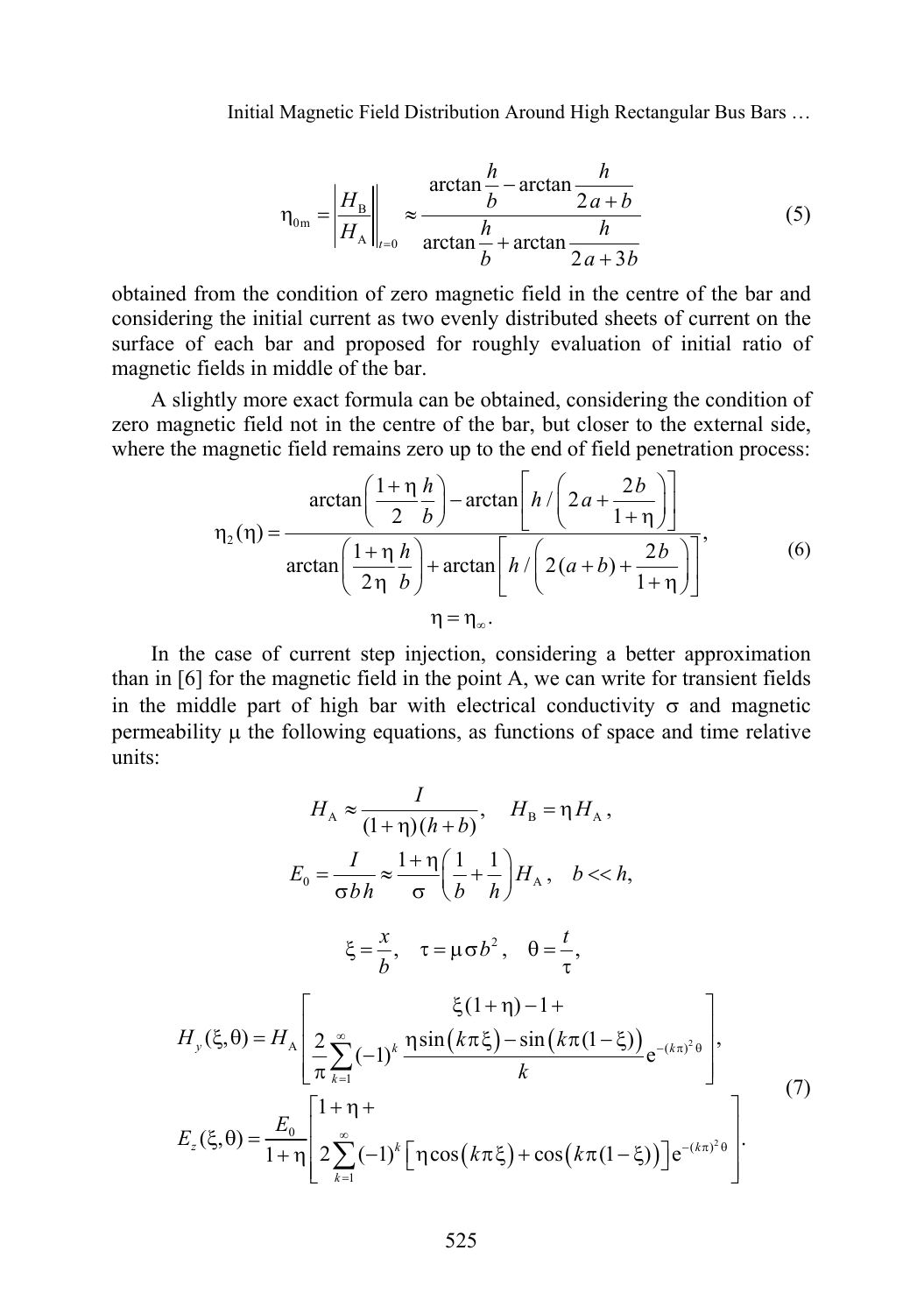Since  $\eta$  is time varying quantity, for initial period of the process  $\eta_0$  must be considered. For better determination of  $\eta_{0m}$  and  $\eta_{0av}$  a static problem was solved using FEM. A sample of the magnetic field initial distribution around the bar is given in Fig. 5. But even with many nodes, the magnetic field in the corners of the bars is badly determined. This is why in the next section an exact analytical solution is presented, unfortunately valid only for the case of very thin bars.

#### **2 External Magnetic Field Around Thin Bar**

In the case of current step excitation, the initial magnetic field is only external and the last flux line coincides with conductor contour. In quasistationary approximation its magnetic vector potential *A* satisfy the Laplace equation. The distribution of the magnetic field values along the conductor contour will be analyzed in first quadrant of Fig. 1b, by using a conformal mapping of non-conducting domain in a rectangle. The boundary conditions of the field problem are given in Fig. 5.



**Fig. 2** – *Conformal transforms domains.*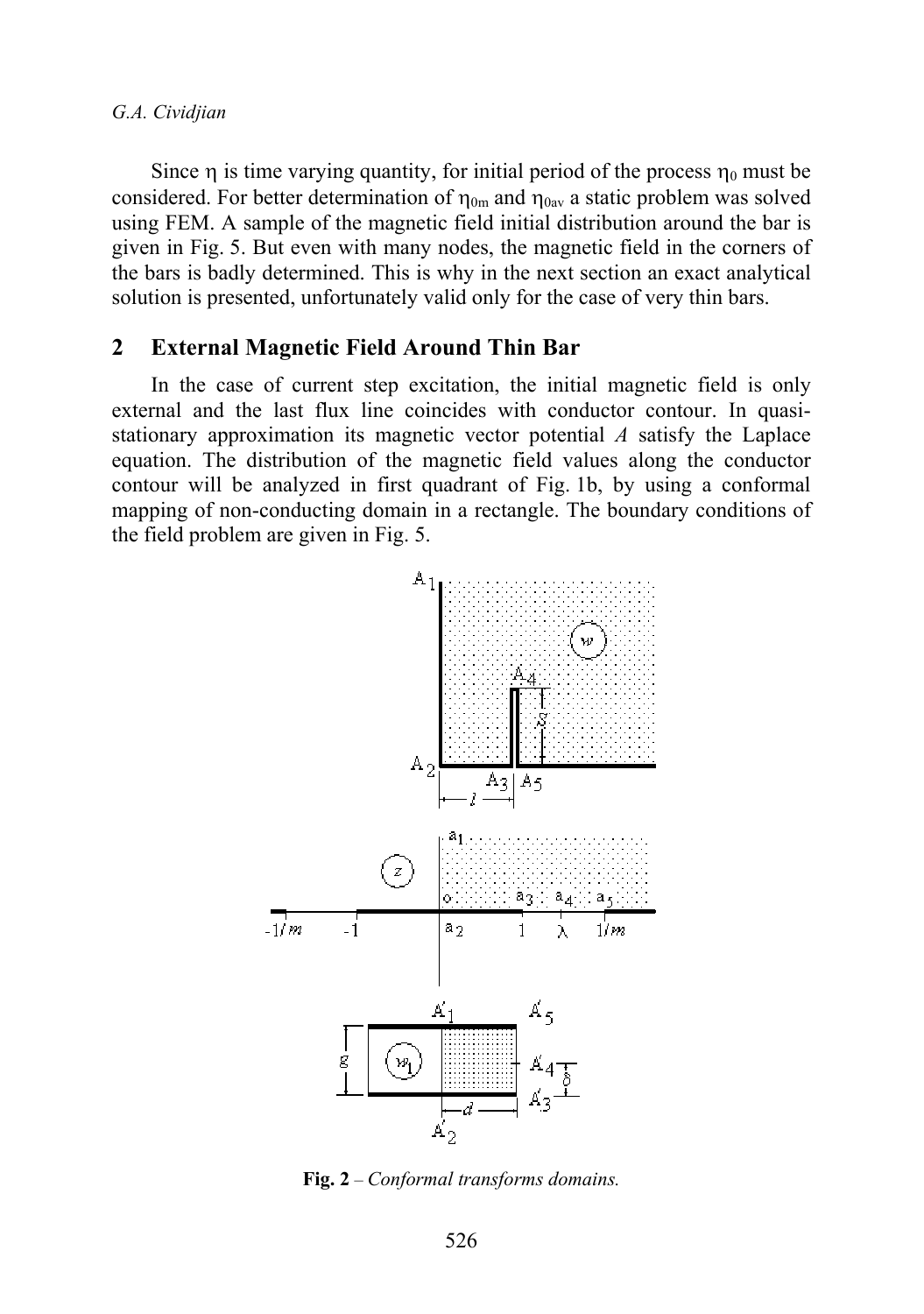In the case of infinitely thin bars  $(b\rightarrow 0)$ , the domain of interest can be transformed in the upper half plane using the analytical function (Fig. 2) [4, 5]:

$$
w(z) = \frac{2l}{\pi} \left[ K' E(z, m) - (K' - E') F(z, m) \right]. \tag{8}
$$

Here *K'*, *E'* are complete elliptic integrals and *F*, *E* are incomplete elliptic integrals of first and second kind and modulus *m*.

The abscissa  $\lambda$  of the point  $a_4$ , corresponding to the top of the bar is:

$$
\lambda = \frac{1}{m} \sqrt{\frac{E'}{K'}} \qquad \lambda \in \left[1, \frac{1}{m}\right].
$$
 (9)

Replacing (9) in (8) the following equation is obtained:

$$
1 + \frac{S}{l}i = \frac{2}{\pi} \Big[ K' E(\lambda, m) - (K' - E') F(\lambda, m) \Big] =
$$
  
= 
$$
\frac{2}{\pi} K' \Big[ E(\lambda, m) - (1 - m^2 \lambda^2) F(\lambda, m) \Big].
$$
 (10)

For  $cosh(\gamma) \in (1,1/m]$  the following equation will be considered [3, 7]:

$$
F(\frac{\pi}{2} + i\chi, m) = K(m) + iF\left(\arcsin\frac{\tanh\chi}{m'}, m'\right).
$$
 (11)

where *m'* is the co-modulus of the elliptic integral. Or,

$$
F(x,m) = K(m) + iF\left(\frac{\sqrt{x^2 - 1}}{xm'}, m'\right).
$$
 (12)

In particular,

$$
F(\frac{1}{m}, m) = K(m) + iK'(m').
$$
 (13)

There is also the Legendre identity:

$$
K'(E - K) - KE' = \frac{\pi}{2}.
$$
 (14)

Using the substitution

$$
x = \frac{\sqrt{1 - m'^2 t^2}}{m},
$$
\n(15)

the following equations result for  $x \in (1, 1/m)$ 

$$
F(x,m) = K(m) + i \left[ K'(m) - F\left(\frac{\sqrt{1 - m^2 x^2}}{m'}, m'\right) \right],
$$
 (16)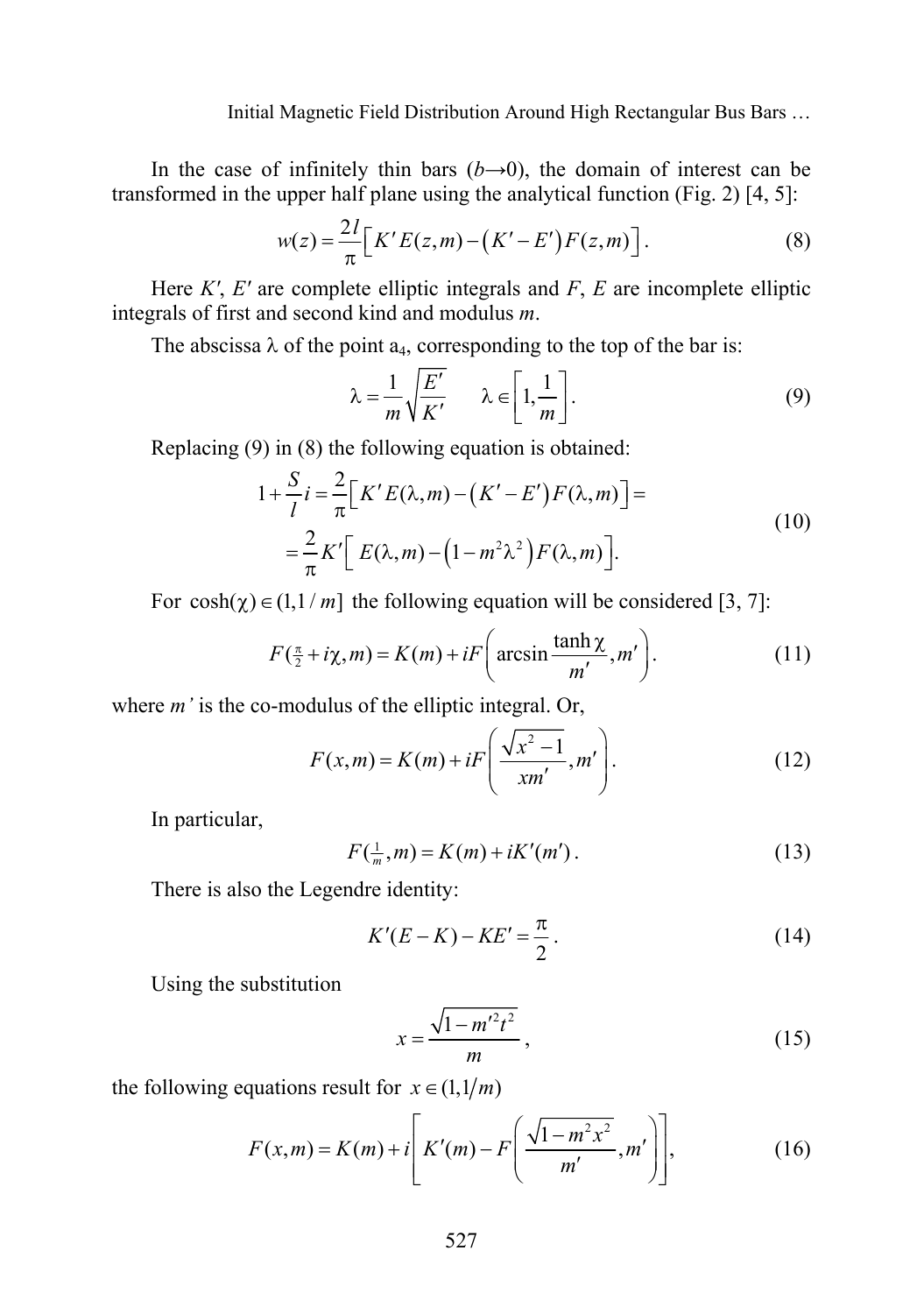*G.A. Cividjian* 

$$
E(x,m) = E(m) + i \left[ K'(m) - E'(m) - F\left(\frac{\sqrt{1 - m^2 x^2}}{m'}, m'\right) + E\left(\frac{\sqrt{1 - m^2 x^2}}{m'}, m'\right) \right].
$$
 (1)

Replacing these expressions in (10) we can obtain the geometrical ratio *S/l* as function of the co-modulus *m'*:

$$
\frac{S}{l} = \frac{2}{\pi} \left[ K(m') E\left(\frac{\sqrt{1 - \frac{E(m')}{K(m')}}}{m'}, m'\right) - E(m') F\left(\frac{\sqrt{1 - \frac{E(m')}{K(m')}}}{m'}, m'\right) \right].
$$
 (18)

For  $m < 0.3$ , we can use the approximations [3]:

$$
K'(m) \approx \left(1 + \frac{m^2}{4}\right) \cdot \Lambda,
$$
  
\n
$$
E'(m) \approx 1 + \frac{m^2}{4} (2\Lambda - 1), \quad \Lambda = \ln \frac{4}{m},
$$
  
\n
$$
E\left(\frac{\sqrt{1 - \frac{E(m')}{K(m')}}{m'}, m'\right) \approx \sqrt{1 - \frac{1}{\Lambda}} \approx 1 - \frac{1}{2\Lambda},
$$
  
\n
$$
F\left(\frac{\sqrt{1 - \frac{E(m')}{K(m')}}{m'}, m'\right) \approx \operatorname{arth}\sqrt{1 - \frac{1}{\Lambda}} \approx \frac{1}{2}\ln(4\Lambda) - \frac{1}{8\Lambda}.
$$
\n(19)

With these approximations, (18) can be simplified as follows:

$$
\frac{S}{l} \approx \frac{2}{\pi} \left[ \Lambda - \frac{1 + \ln(4\Lambda)}{2} + \frac{1}{8\Lambda} \right], \quad m = 4e^{-\Lambda} < 0.3 \,. \tag{20}
$$

For  $S/l > 2$  ( $m < 0.03$ ) with 1% approximation, the following formula can be used for modulus evaluation:

$$
\frac{S}{l} \approx -0.6 \ln(m) - 0.25,
$$
  

$$
m \approx \exp\left(-\frac{S/l + 0.25}{0.6}\right), \quad m < 0.03.
$$
 (21)

The configuration from the plane *z* can also be transformed in a  $d \times g$ rectangle with the function [7]: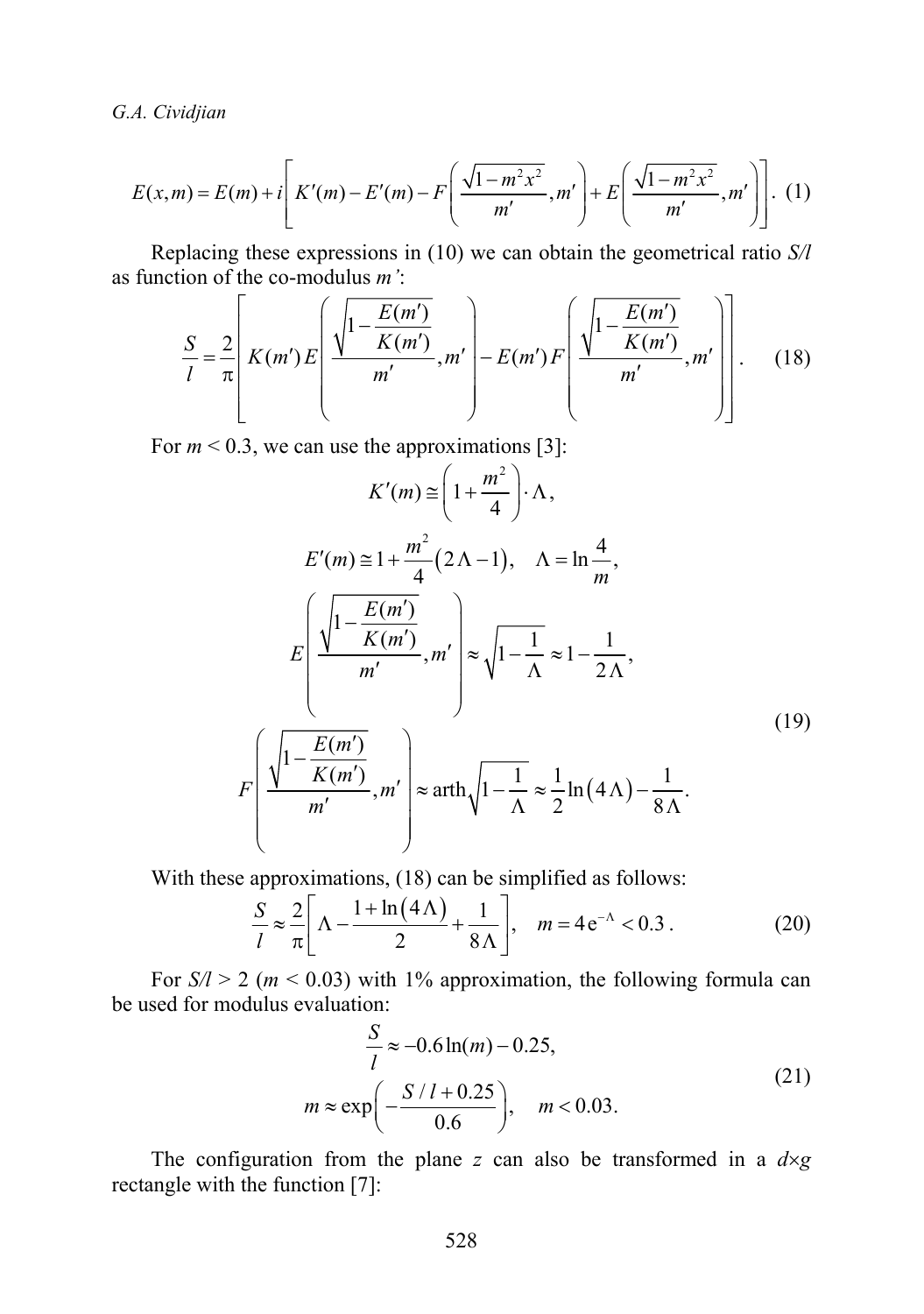$$
w_1(z) = \frac{d}{K(m)} F(z,m) \tag{22}
$$

The images in  $w_1$ -plane of the points  $a_4$  and  $a_5$  from *z*-plane will be:

$$
d + i\delta = \frac{d}{K(m)} F(\lambda, m),
$$
  

$$
d + i g = \frac{d}{K(m)} F\left(\frac{1}{m}, m\right) = d\left(1 + i\frac{K'}{K}\right).
$$
 (23)

In the rectangle obtained in the  $w_1$ -plane the field is uniform and the  $A'_3A'_5$ side is a field line. The ratio of magneto-motive force (mmf) on the left side of bar to the total mmf, on both sides, will be:

$$
\frac{\delta}{g} = \frac{F(\lambda, m) - K(m)}{F(1/m, m) - K(m)} = \frac{F(\lambda, m) - K(m)}{i K'(m)}.
$$
\n(24)

The ratio of the average tangential magnetic field on right side  $(H_{\text{Bav}})$  to the average tangential magnetic field on the left side  $(H_{\text{Aav}})$  of the bar at  $t = 0$  will be the same as the ratio of corresponding magneto motive forces (since both sides has the same height  $h$ ). In the  $w_1$ -plane the magnetic field along the side  $A'_3A'_5$  is uniform and the ratio of magneto-motive forces along the two sides of the infinite thin bar will be the same as the ratio of corresponding segments  $(A'_4A'_5$  and  $A'_3A'_4$  length:

$$
\eta_{0av}(m) = \left| \frac{H_{Bav}}{H_{Aav}} \right|_{t=0+} = \frac{g - \delta}{\delta} = \frac{i K'(m)}{F(\lambda, m) - K(m)} - 1.
$$
 (25)

The ratios  $h/a$  (18) and  $\eta_{0av}$  (21) are plotted in Fig. 3 as function of modulus *m*. The magnetic field intensity in *w*-plane is:

$$
H_w = H_{w1} \frac{\mathrm{d}w_1}{\mathrm{d}w} = H_{w1} \frac{\mathrm{d}w_1}{\mathrm{d}z} \cdot \frac{\mathrm{d}z}{\mathrm{d}w}.
$$
 (26)

Taking into account the definitions of  $w$ ,  $w_1$  and  $\lambda$ , the derivatives are:

$$
\frac{dw_1}{dz} = \frac{d}{K(m)} \frac{1}{\sqrt{(z^2 - 1)(1 - m^2 z^2)}},
$$
\n(27)

$$
\frac{dw}{dz} = \frac{2l}{\pi} K'(m) \left[ \sqrt{\frac{1 - m^2 z^2}{z^2 - 1}} - \frac{1 - m^2 \lambda(m)^2}{\sqrt{(z^2 - 1)(1 - m^2 z^2)}} \right] =
$$
\n
$$
= \frac{2l}{\pi} \frac{m^2 K'(m) \left[ \lambda(m)^2 - z^2 \right]}{\sqrt{(z^2 - 1)(1 - m^2 z^2)}}.
$$
\n(28)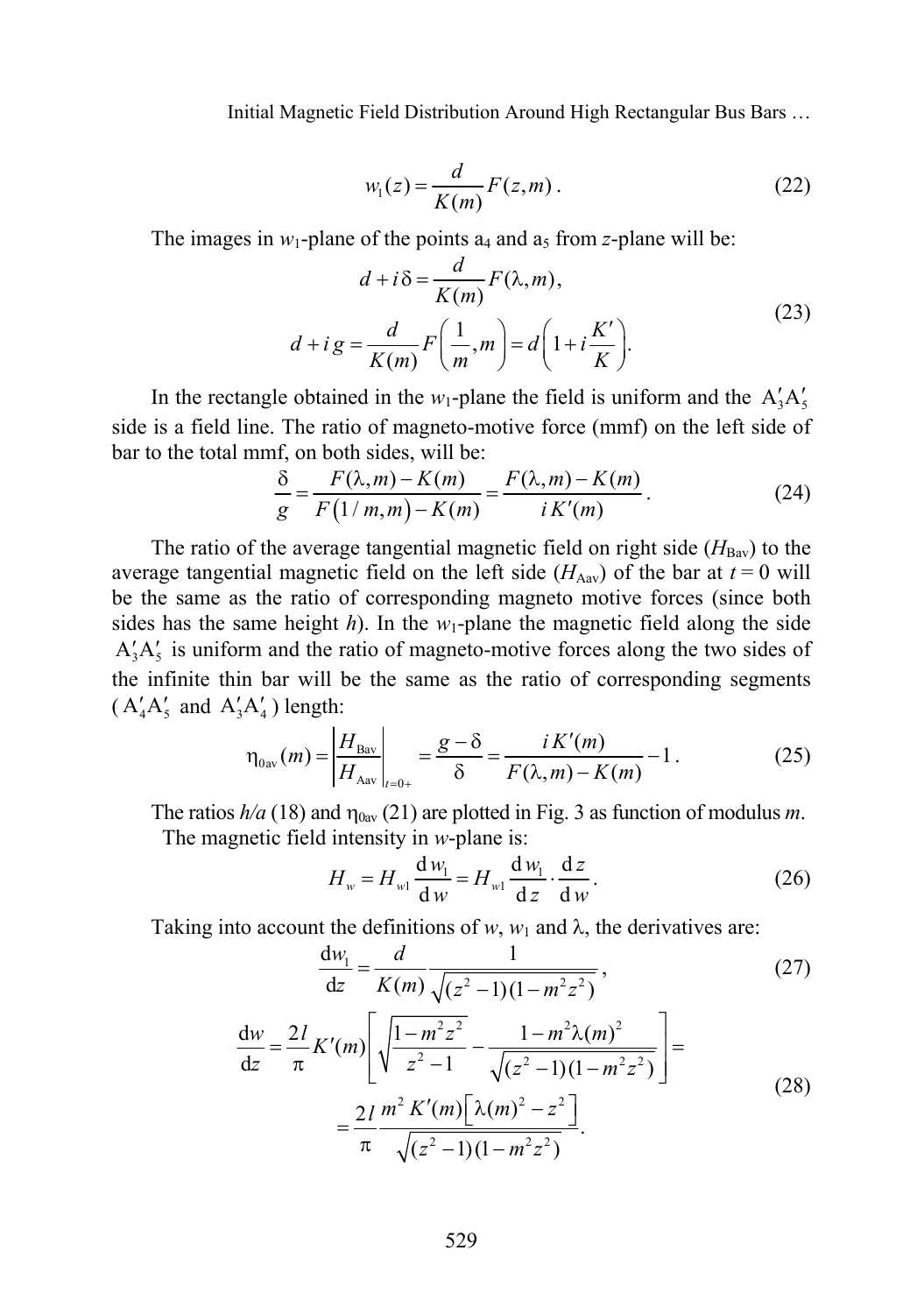

**Fig. 3** – *Ratio of average initial magnetic fields* (25) *and h/a versus modulus m* (*18*)*.* 



**Fig. 4** – *Ratios of initial magnetic fields versus h/a.*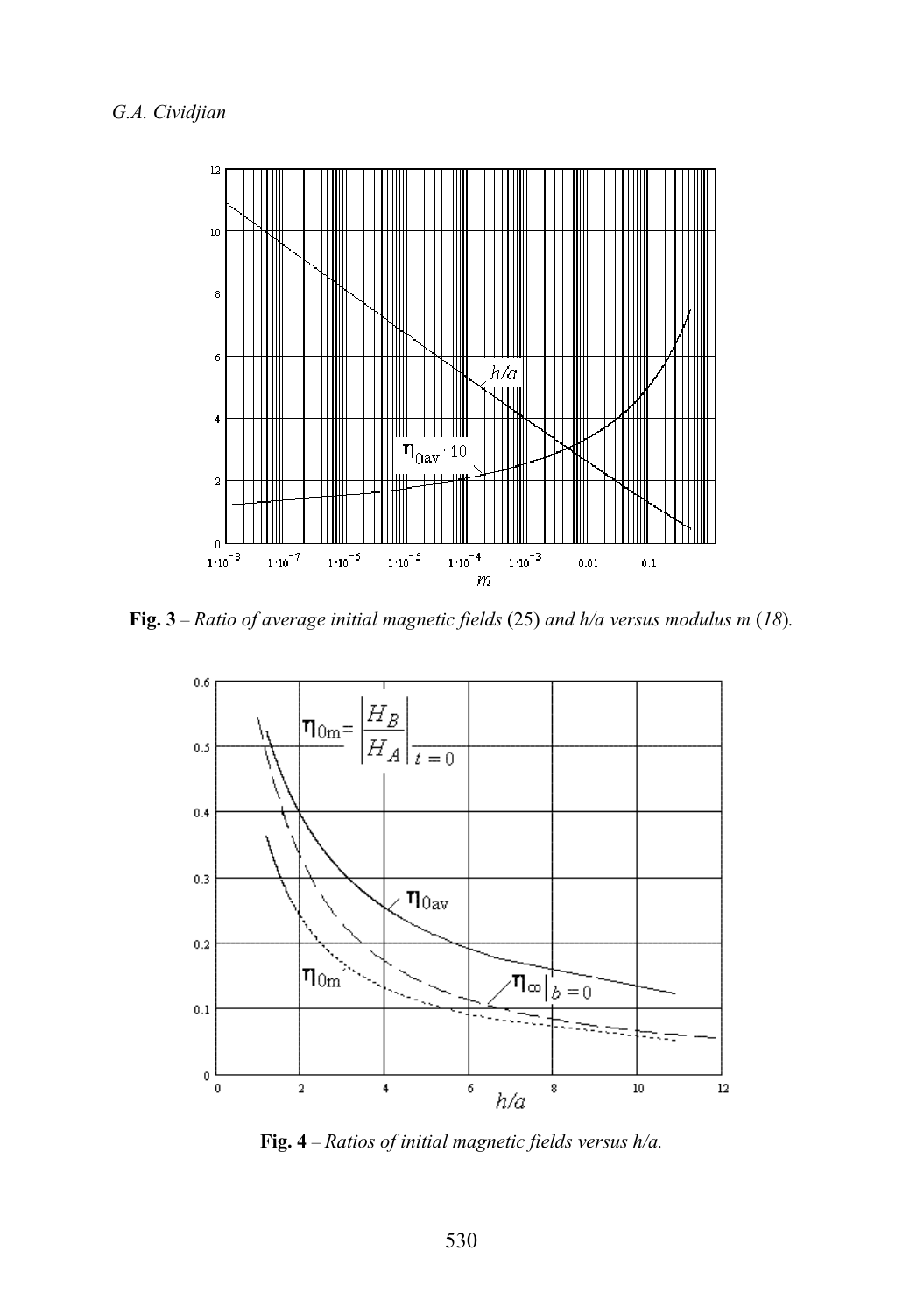Consequently, the magnetic field along both sides of the bar, with current *I* (in the *w*-plane), as a function of the *z*-plane coordinates, has the following expression:

$$
H(x) = \frac{\pi}{2} \frac{d}{l} \frac{H_0}{K'Km^2 (\lambda^2 - x^2)} = \frac{\pi}{4l} \frac{I}{K'^2 m^2 (\lambda^2 - x^2)},
$$
  
\n
$$
H(x) = \pi \frac{S}{l} \frac{H_{av}}{K'(m)(E' - K'm^2 x^2)}, \quad H_{av} = \frac{I}{4S} \approx \frac{I}{2(h+b)}.
$$
\n(29)

The modulus *m* depends on the ratio *S/l* (18), (20), (21) and  $H_{av}$  is the average initial magnetic field around the bar.

The ratio of the initial magnetic fields on the two sides in the middle of bar height will be:

$$
\eta_{0m}(m) = \left| \frac{H_B}{H_A} \right|_{t=0} = \frac{\lambda^2(m) - 1}{1 - m^2 \lambda^2(m)} m^2.
$$
 (30)

In Fig. 4 the values of the ratios  $\eta_{0av}$ ,  $\eta_{0m}$  calculated with (25) and (30) are given as function of  $h/a$ . The dashed line is the final value ( $t\rightarrow\infty$ ) of this ratio  $\eta_{\infty}$  for very thin bar (*b* = 0), calculated with (4). From this figure it can be observed that in general the ratio of lateral magnetic fields increases from their initial valuen<sub>0</sub> to the final value  $\eta_{\infty}$  and for large values of  $h/a$  this variation is negligible. For small *h/a*, the values given by simple formula (4) are closer to  $\eta_{0av}$  and for large  $h/a$  they are closer to  $\eta_{0m}$ .

 Calculations made with numerical methods [8, 9] show that for thick bars ( $b > 0$ ), the initial values of  $\eta_{0m}$  are smaller than for  $b = 0$  if they are considered in Fig. 4 as functions of  $h/a$  but they are larger than the values for  $b = 0$  and closer to them if instead of the  $h/a$  the ratio  $(h+b)/a$  is considered. So, the value of  $\eta_{0m}$  for thick bars is between the values of  $\eta_{0m}$  given in Fig. 4 for  $h/a$  and *(h+b)/a*:

$$
\eta_{0m} \left( \frac{h+b}{a} \right) < \eta_{0m} \big|_{b>0} < \eta_{0m} \frac{h}{a},
$$
\n
$$
\eta_{0m} \big|_{b>0} \approx \eta_{0m} \left( \frac{h+b}{a} \right), \quad b < h. \tag{31}
$$

The values of  $\eta_{0av}$  for thick bars are always smaller than the values given in Fig. 4 for *(h+b)/a.*

For thick bars with  $0 \le b \le h$  the following simple equation is proposed in [8]: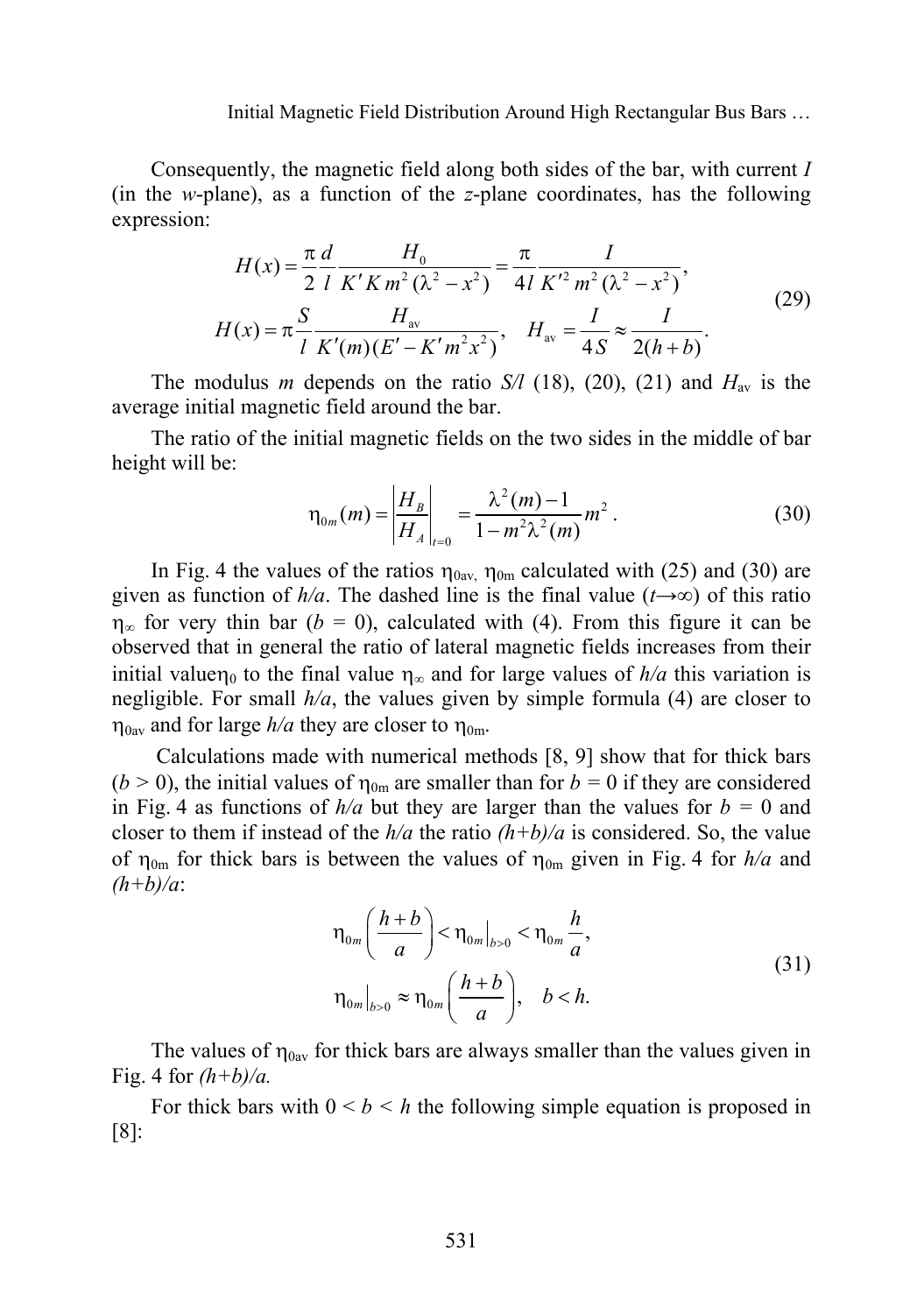$$
\eta_{0m}(x) \approx (0.7 + 0.02x) \frac{\frac{\pi}{2} - \arctan\left(\frac{x}{2}\right)}{\frac{\pi}{2} + \arctan\left(\frac{x}{2}\right)}, \quad x = \frac{h+b}{a}, \quad b < h. \tag{32}
$$

#### **3 Example: Numerical Solution for Thick Bar**

To illustrate the influence of the bar thickness on magnetic fields ratios, in Fig. 5 is shown a numerical solution (obtained using FEMM with asymptotic boundary conditions on circular outer boundary) for a relatively thick bar:  $b/a = 0.5$  and  $h/a = 5$ . A uniform mesh size  $b/10$  was used and the radius of outer boundary is  $r_0 = 5h$ . No supplementary mesh refinement near the border or corner was used, except the automatically made by FEMM.

The ratio of the initial magnetic fields in the middle of the bar height  $(\eta_{0m})$ results 0.095, close enough to the analytical value  $(\sim 0.1)$  given in Fig. 4 for  $(h+b)/a = 5.5$ . But for  $\eta_{0av}$  the errors are much larger. Even if instead of  $h/a$  the value  $(h+b)/a$  is considered, the ratio of the average magnetic fields, obtained by finite element method, is much smaller than the theoretical value: 0.15 versus 0.20. This happens probably because in the corner of the bar the magnetic field theoretically tends to infinity and the numerical errors are very large, even when using many nodes.

This example shows once more the utility of exact theoretical solution.



**Fig. 5** – *Pattern of the magnetic field (numerical solution).*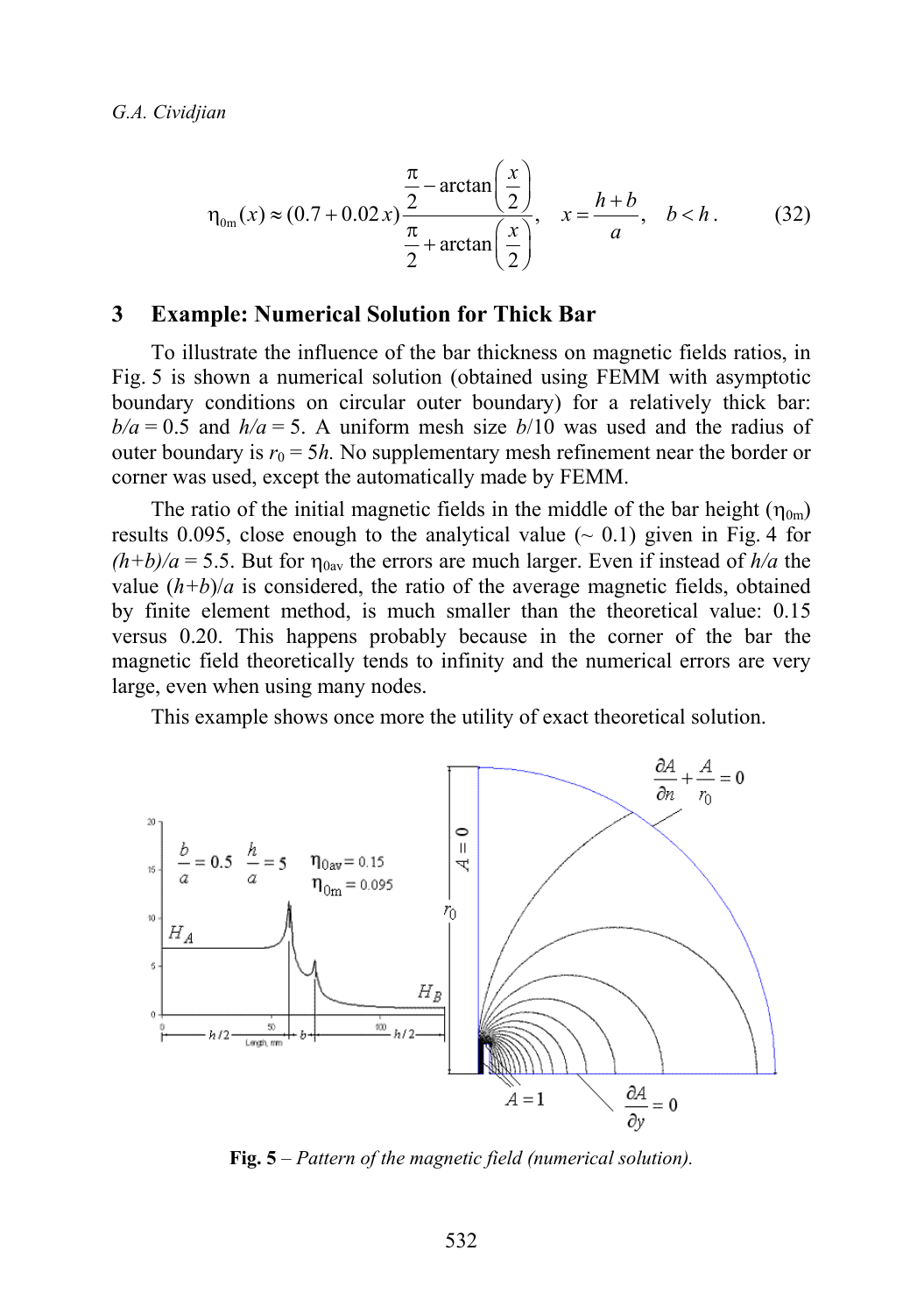# **4 Conclusion**

- 1. For this open boundary problem the values of the initial magnetic field cannot be exactly determined with FEM near the corners, even if a large number of nodes is used. Therefore, an exact analytical solution, (even if only for a very thin bar, with  $b \leq h/20$ ) is welcomed.
- 2. The exact values of  $\eta_{0m}$  and  $\eta_{0av}$  for  $b = 0$  are given in Fig. 4 in function of  $h/a$ . Using  $h+b$  instead of h they can used for ratios evaluation for relatively small *b*.
- 3. The initial magnetic field ratio depends mainly on the geometrical ratio *h/a* and there is a large discrepancy between ratios of the fields in the middle of the bar  $\eta_{0m}$  and the ratios of average magnetic field on both sides of the bar  $\eta_{0av}$ .
- 4. The former approximate formula (4), obtained for  $\eta_0$ , gives values between the ratio of the initial fields in the middle of the bar and the ratio of the average fields on lateral sides of the bar, closer to  $\eta_{0av}$  for  $h/a < 2$  and closer to  $\eta_{0m}$  for  $h/a > 3$ . All these ratios given by (4), (25) and (30) are plotted in Fig. 4.
- 5. In Fig. 4 can be seen the total variation in time (from  $t = 0$  to  $t = \infty$ ) of the ratio  $\eta$ , from  $\eta_{0m}$  to  $\eta_{\infty}$  for the middle part of thin bar. It can be observed that at least in the case of thin high bars the ratio  $\eta$  increases from the initial value  $\eta_{0m}$  to the final value  $\eta_{\infty}$  with about 50% for  $h = a$  and rest almost constant for  $h > 10a$ . This means that the assumption considering the magnetic field constant during the field penetration on each surface in the middle part of high bar, adopted in [1] and [6] is justified.

# **4 References**

- [1] A. Tugulea: Transient Electromagnetic Field in Massive Bus Bars Transient Parameters, St. Cerc. Energ. Electr., Vol. 22, No. 1, Bucharest, 1972, pp. 67 – 93. (In Rumanian).
- [2] K.J. Binns, P.J. Lawrenson: Analysis and Computation of Electric and Magnetic Field Problems, Pergamon Press, Oxford, UK, 1973.
- [3] E. Janke, F. Emde, F. Losh: Tables of Higher Functions, Teubner, Stuttgart, Germany, 1960.
- [4] W. Koppenfels, F. Stallmann: Praxis der Konformen Abbildung, Springer-Verlag, Berlin, Germany, 1959. (In German).
- [5] V.I. Lavrik, V.I Savenkov: Handbook on Conformal Mappings, Naukova, Kiev, Ukraine, 1970. (In Russian).
- [6] G.A. Cividjian: Current Distribution in Rectangular Busbars, Revue Roumaine des Sciences Techniques, Série Electrotechnique et Energetique, Vol. 48, No. 2-3, 2003, pp. 313 – 320.
- [7] G.A. Cividjian, A.G. Cividjian: Constriction and Corner Permeances for Finite Domains, IEEE Transaction on Magnetics, Vol. 42, No. 12, Dec. 2006, pp. 3825 – 3831.